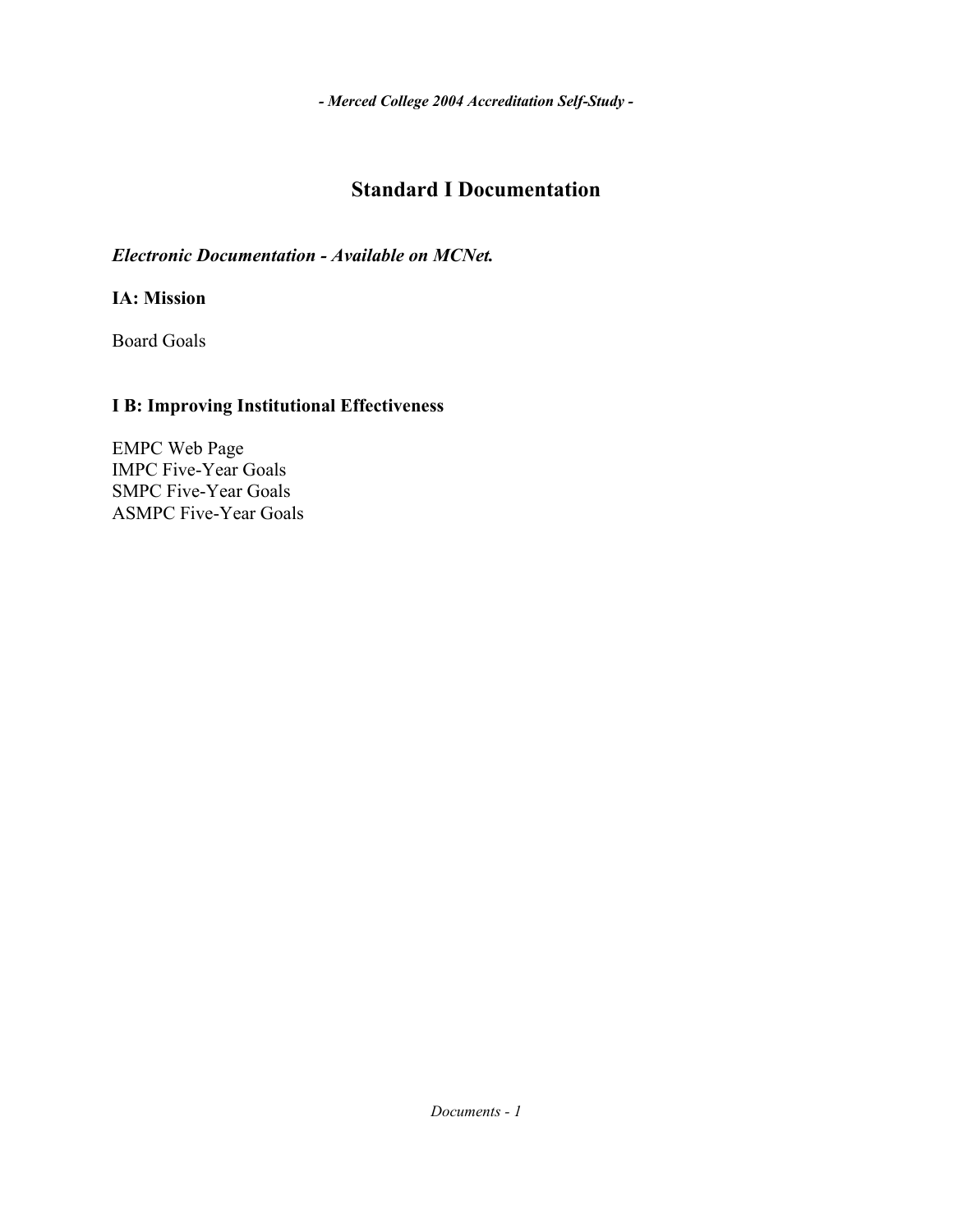# **Standard I Documentation**

Merced College Administrative Services Master Planning Committee (ASMPC) minutes (posted on MCNet under Accreditation)

Merced College Board Policy *2505* 

Merced College Catalog

Merced College CBRR minutes (posted on MCNet)

Merced College Classified Senate minutes

Merced College Committee Membership list

Merced College Curriculum committee minutes (posted on MCNet)

- Merced College Curriculum Committee. Course outlines file (filed in Office of Institutional Research and in Office of Instruction)
- Merced College Educational Master Planning Committee (EMPC) minutes (posted on (posted on MCNet under Accreditation) March 2002
- Merced College Facilities Master Planning Committee (FMPC) minutes (posted on (posted on MCNet)

Merced College Faculty Handbook

Merced College Faculty Senate Resolution 4-03 Program Review

Merced College Instructional Master planning Committee (IMPC) minutes (posted on MCNet under Accreditation) December 2002

Merced College Planning Handbook

- Merced College Student Services Master Planning Committee (SSMPC) minutes (posted On MCNet under Accreditation)
- Merced College Technology Master Planning Committee (TMPC) minutes (posted on MCNet) March 2003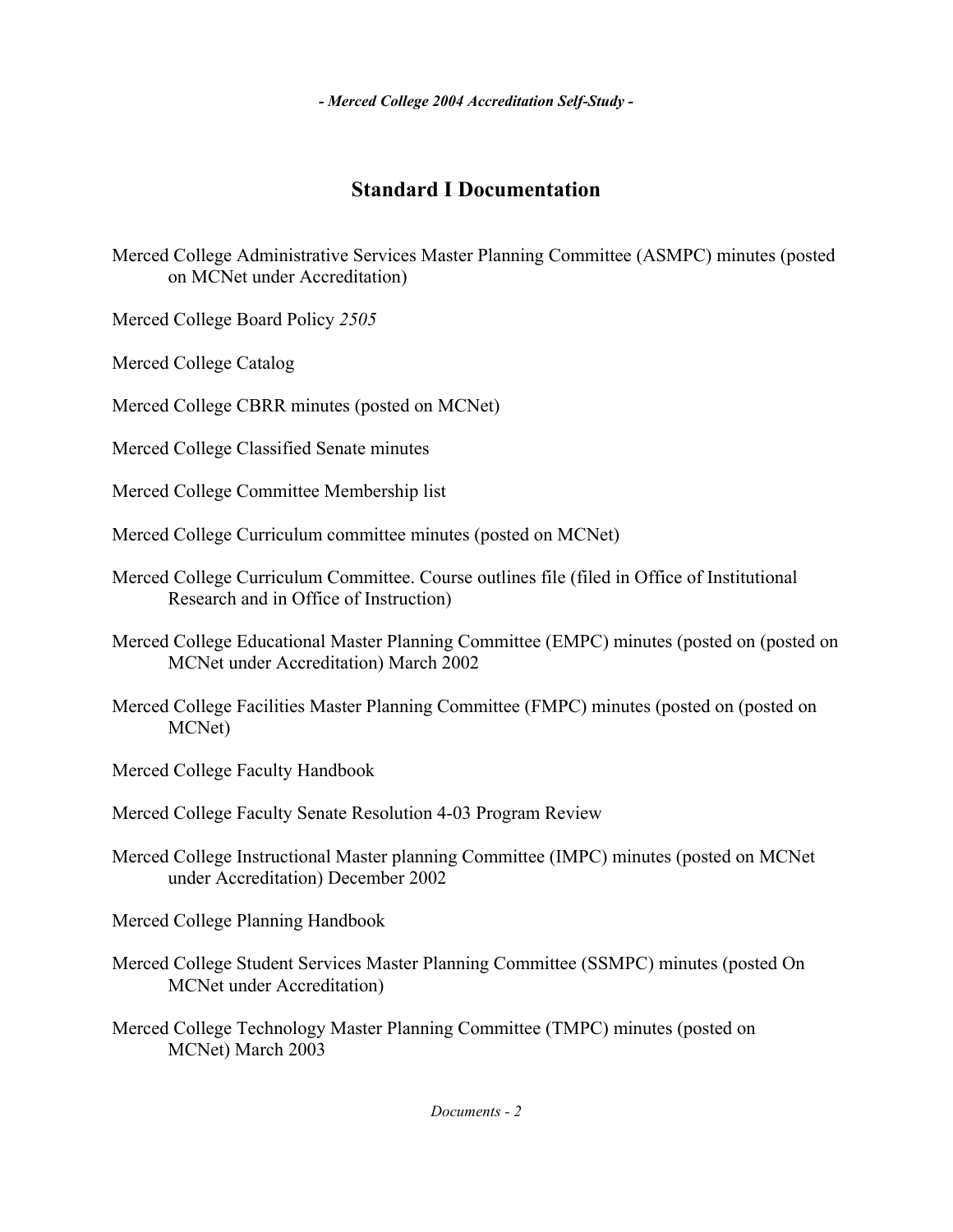Merced College VTEA minutes (posted on MCNet)

Merced College Board of Trustees. Board Meeting April 2002 and May 2002 minutes (Goals posted on MCNet under Accreditation)

Merced College Faculty Senate minutes (posted on MCNet)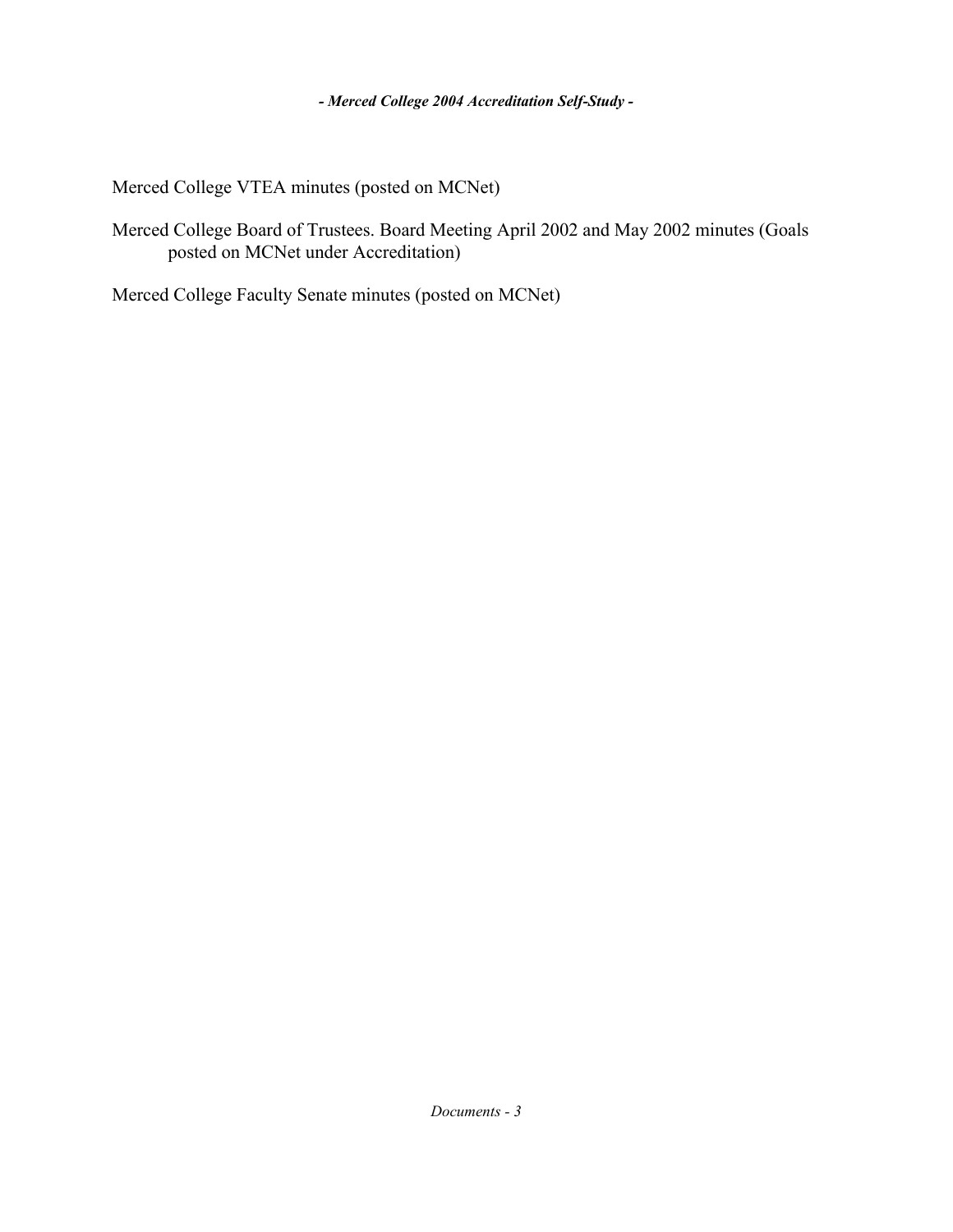## **Standard II Documentation**

*Electronic Documentation - Available on MCNet.*

### **II A. Instructional Programs**

Academic Honesty Procedure Student Placement & Assessment Curriculum Transfer Information CSU Transfer Data for Merced College VTEA Reports Merced College Catalog (without course descriptions)

### **II B. Student Support Services**

SMPC Goals Student Enrollment Analysis - Spring 2002 Merced College Catalog (without course descriptions)

### **II C. Library and Learning Support Services**

Library Web Page Library Annual Data Survey LRC Five-Year Plans Audiovisual Library Reference Distance Education Support Technology Resource Center

### **Discussion Board**

Link to Discussion Board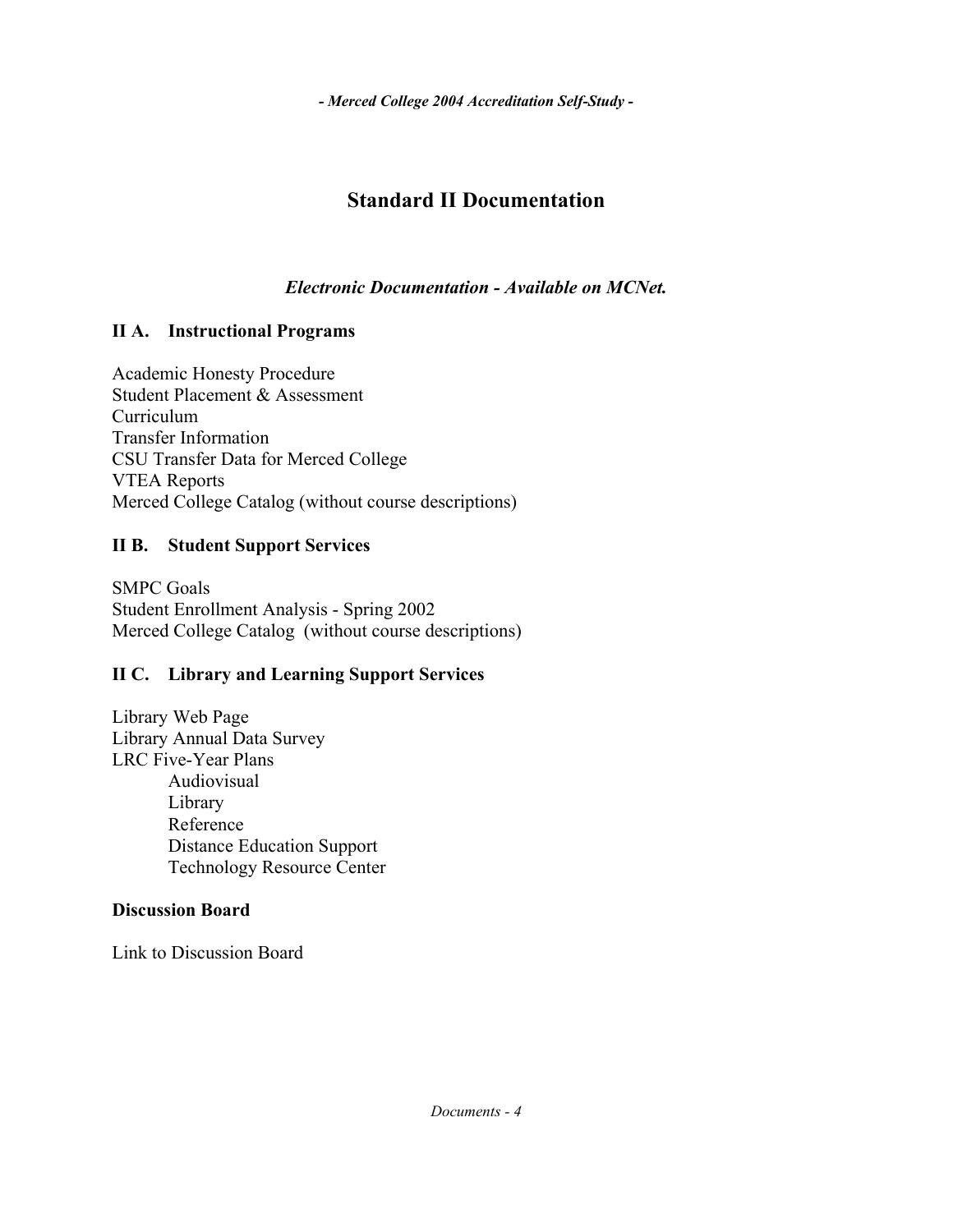## **Documentation for Standard II A**

Bauer, Robert. Narrative to accompany the profile of students taking developmental classes. Handout for Student Success Committee 2003.

California Community College Commission on Athletics. Article 1.

California Community College Transfers. Merced College. 2001-2002.

Cal Works Implementation Group (CWIG) agenda. October 16, 2003. Includes statistical reports of student data from Cal Works program.

Chancellor's Office. California Community Colleges. Human Resources Division. Minimum qualifications for faculty and administrators on California community colleges. November 1999.

Curtaz, Don. Merced College Fall 2002 Fact Book. January, 2003.

Intersegmental Major Preparation Articulated Curriculum (IMPAC) Annual Report, 2000-2001.

Merced College Agriculture Division

- Advisory Committee Meeting minutes. May 1, 2003
- Farm Budget subcommittee meeting minutes. May 9, 2002
- California Community College Agriculture course articulation numbering system web site sample pages. http://www.ccagcans.com/agcans/
- Statement on committee structure, Merced College Distance Education paperwork
- Merced College Distance Education student survey
- "How to get started in teaching a distance education/online class at Merced College"
- Merced College. Schedule of classes Summer/Fall 2003 excerpt on Internet courses.
- Distance Education checklist for faculty proposals.
- Distance Education Committee *5* Year Goals/Plan
- Request for continued offering of a course via distance education

Merced College Economic Development Advisory Committee meeting minutes. June 10, 2003.

Merced College Faculty Handbook 2003-04.

Merced College Industrial Technology Division. NATEF certification for Merced College Auto Program.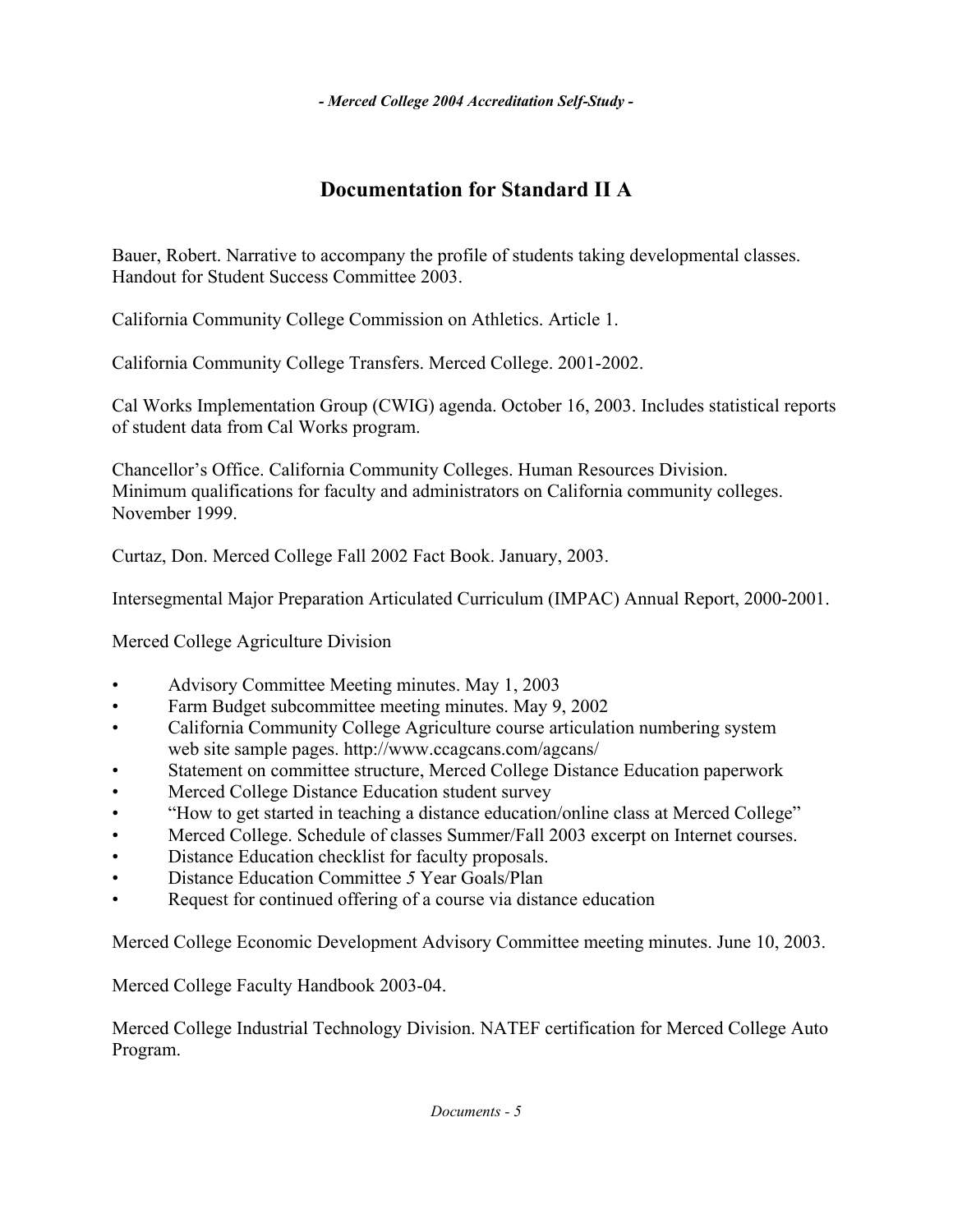Merced College Life Fitness Division. Philosophy of Life statement.

Merced College Student Eligibility Report form.

Merced College multimedia and Internet access room inventory. 2004.

Merced College. Curriculum Handbook. 2 volumes. Updated May, 2004.

Merced College. Humanities Division Meeting. Minutes. August *15,* 2003. Sample to show initial dialogue on student learning outcomes.

Merced College. Radiography Program. Assessment plan. 1998-2003.

Merced College. Radiography Program. Mission statement/ Goals! Assessment of Outcomes Action Plan. 2002-2003 school year.

Merced College. Registered Nursing Faculty. Board of Registered Nursing self study report. 2003.

Merced College. Student Equity Plan. 2000.

Merced College. The ACT student opinion survey (SOS two-year) summary report. 22 Oct. 2003.

Merced College. Transfer Pathway handout. 2003-04.

Noel-Levitz. Retention opportunities analysis. Report of findings and recommendations. 2001.

Piro, Vince. "Student learning outcomes." http://mc-net/officeinstruct/slo/

Scroggins, Bill. Accreditation Standards: an overview with action points for Modesto Junior College. Powerpoint presentation August, 2003.

Scroggins, Bill. Student Learning Outcomes presentation. Powerpoint presentation, 2003.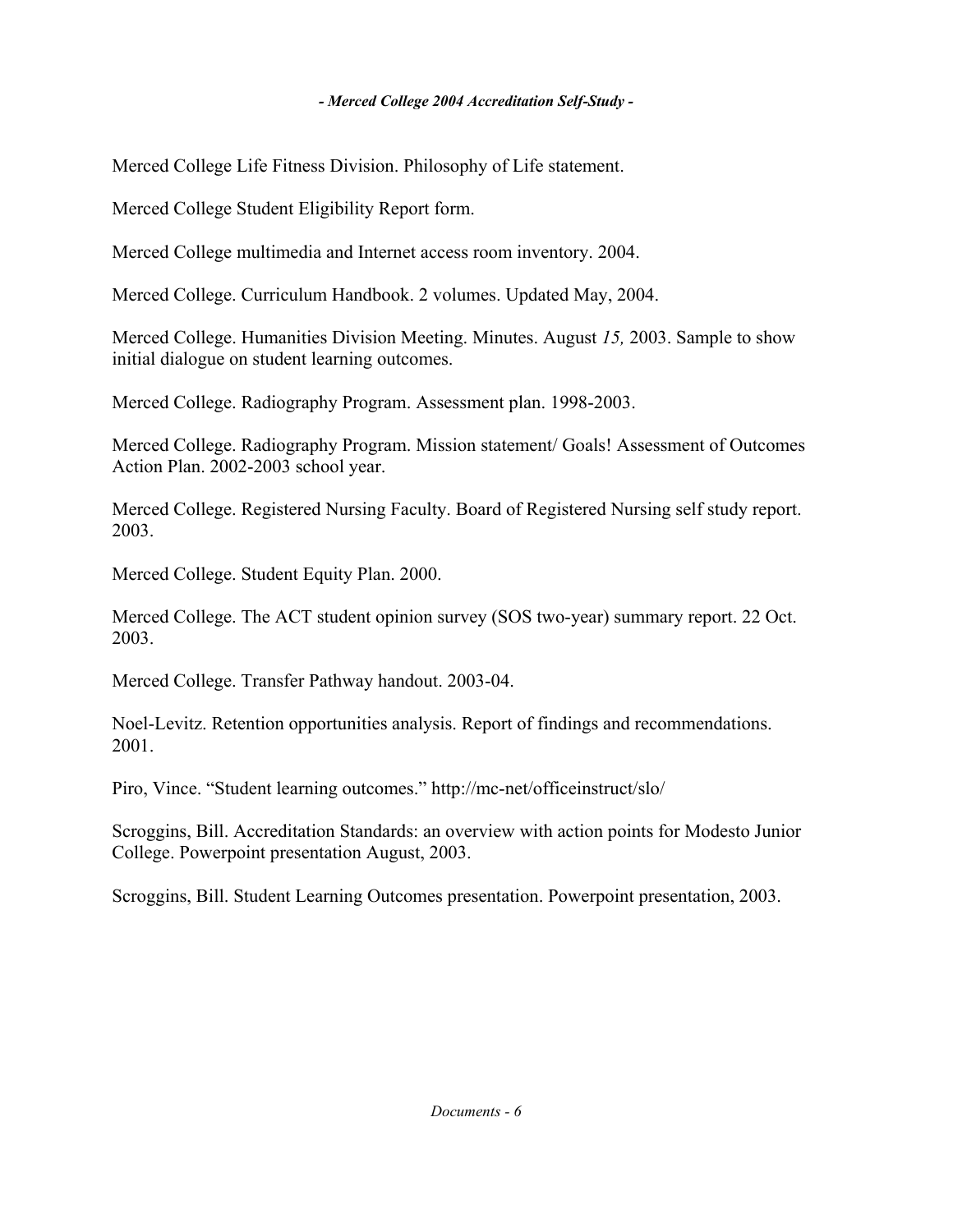## **Documentation for Standard II B**

- 1. ACT Student Opinion Survey
- 2. The ACT Evaluation/Survey Service Statistical Comparison Report
- 3. Guidance Division Memorandum RE: Counselor Retreat and Recommendations
- 4. Merced College Guidance Division Program Review 2000-2001
- 5. Associated Students of Merced College Newsletter
- 6. Blue Devils Advocate
- 7. At Your Service (Student Services Newsletter).
- 8. Rudman/Gabriner presentation e-mail
- 9. Accuplacer Computer Placement Test
- 10. LAS SI (Learning and Study Strategies Survey)
- 11. CELSA (Combined English Language Skills Assessment for ESL Testing)
- 12. ATB (Ability to Benefit Testing)
- 13. Matriculation Advisory Committee (MAC) minutes
- 14. Merced College Catalog (2003-04)
- 15. Student Services Master Planning Committee Goals
- 16. ACT Student Opinion Survey, 2004
- 17. IPEDS Data (Available in Information Technology Services office)
- 18. Noel Levitz Report
- 19. Student Services Newsletter: ''At Your Service"
- 20. Student newspaper: "The Devil's Advocate"
- 21. Class Schedule
- 22. SMPC Five-Year Plan
- 23. Student Opinion Survey, 2003
- 24. Student Enrollment Analysis
- 25. EOPS/CARE Student Evaluation Survey
- 26. EOPS Academic Planner
	- 27. DSS Outreach Materials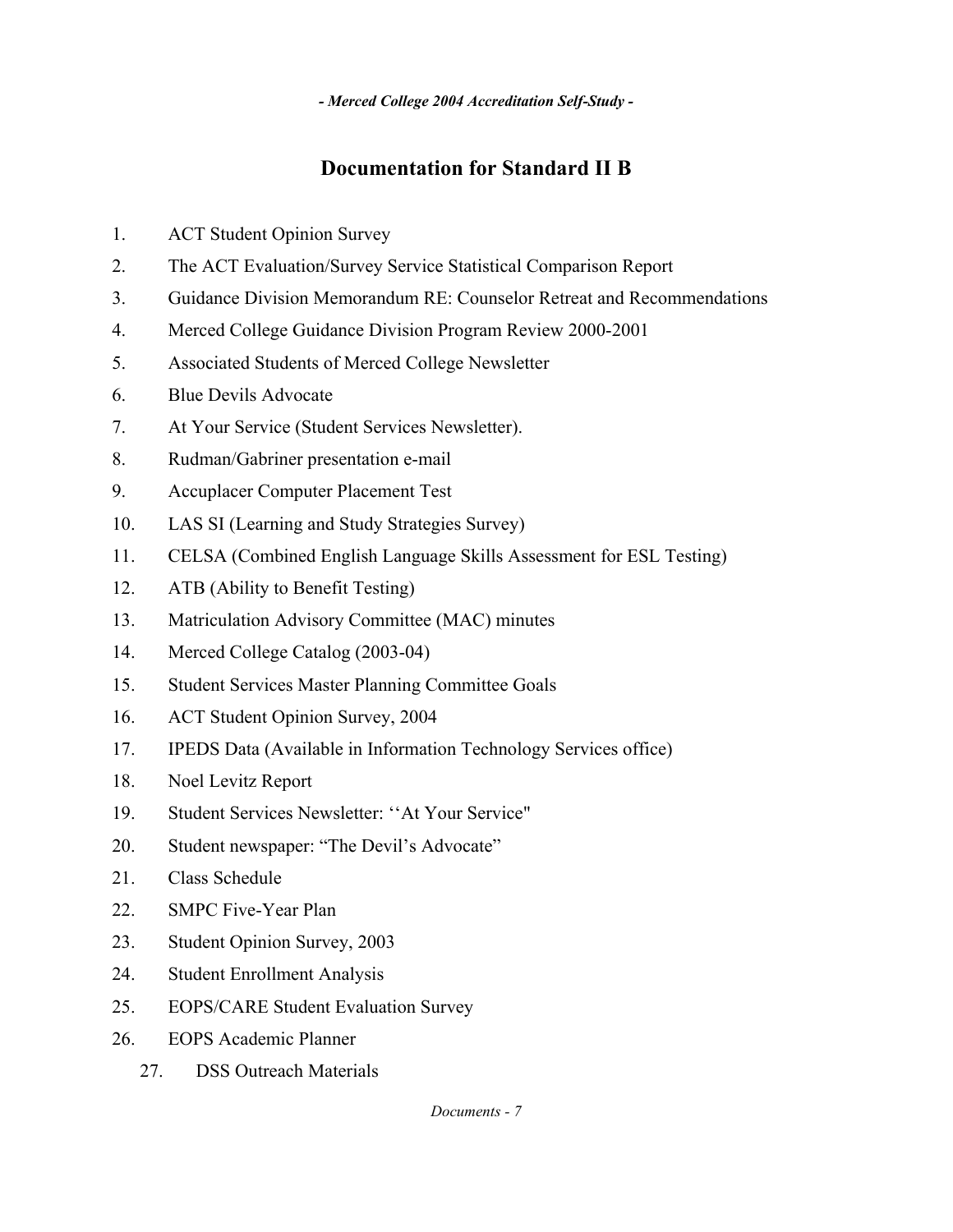- 28. DSS Survey
- 29. International Student Brochures
- 30. Orientation Videos in Spanish and Hmong
- 31. Title V Information posted on the Merced College web page
- 32. Puente and GOAL brochures
- 33. Student Equity Plan
- 34. ACT Student Opinion Survey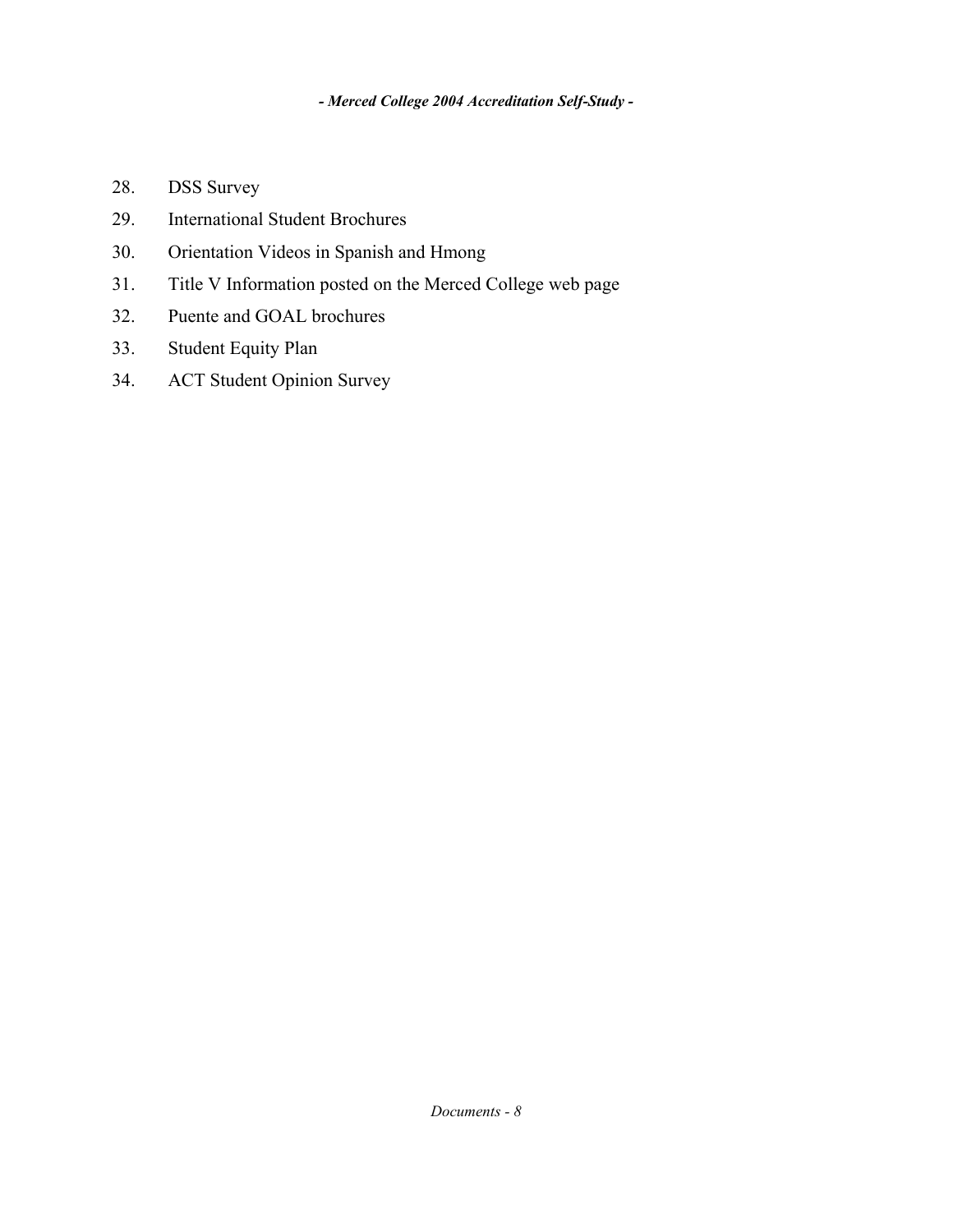## **Documentation for Standard II C**

- 1. California Code of Regulations. Section 58722. Credit Instructional Services. <http://www .calregs.corn>
- 2. Merced College Learning Resource Center Five-Year Planning form, 2004-2005.
- 3. Core Collection Proposal. California Community, Colleges Council of Chief Librarians. 1998-1999. 30 August 2004. http://libwww.cabrillo.edu/ccl/coreproposal.htm
- 4. Merced College Library Interlibrary Loan Statistics.
- 5*.* Merced College Catalog. 2003-2004.
- 6. Merced College Schedule of Classes, Spring 2004.
- 7. Library Orientation Pre and Post Tests.
- 8. 49-99 Cooperative Library System Home page http://www.4999.lib.ca.us/
- 9. Student Satisfaction Survey. Fall 2003.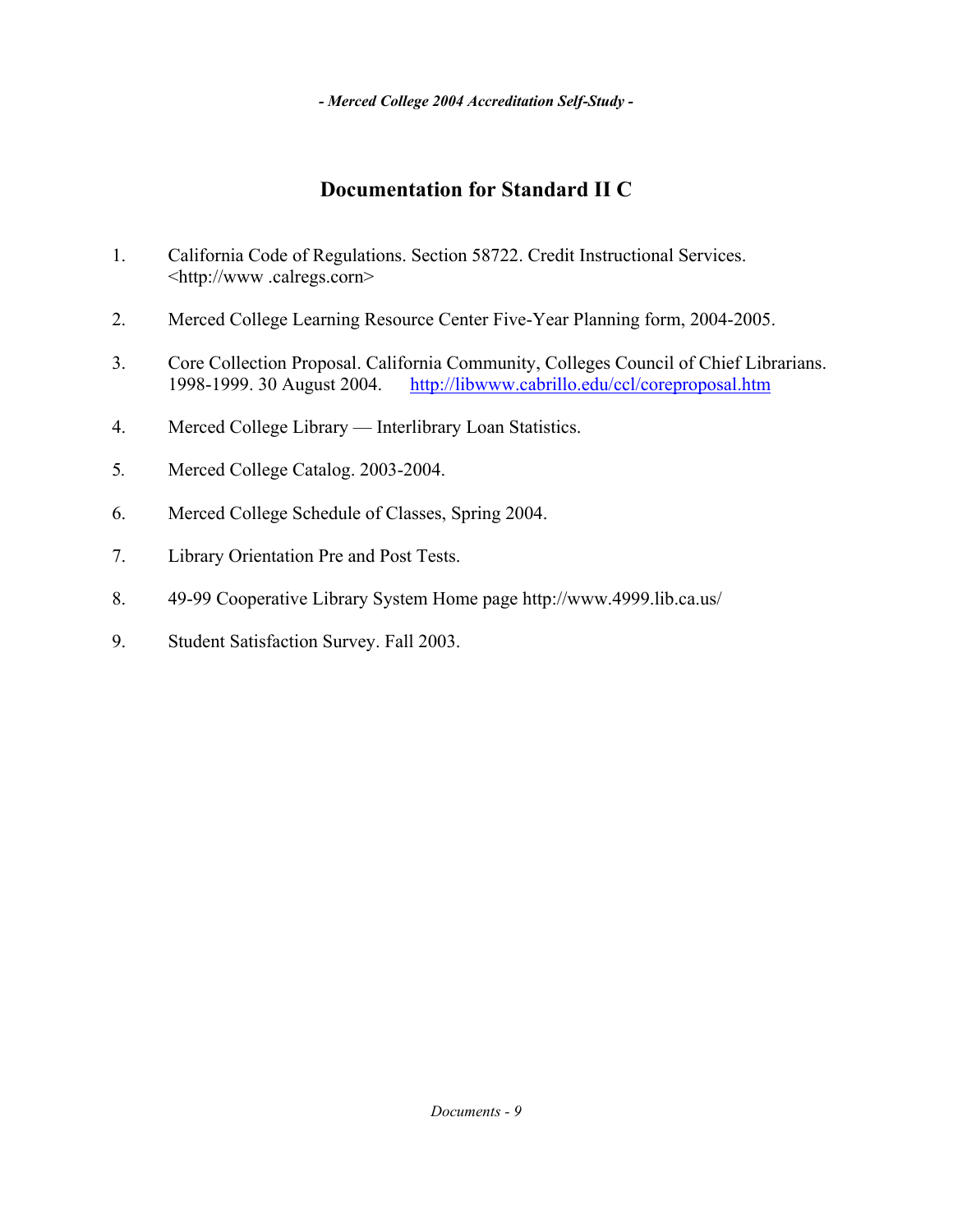### **Research and Data For Standard II**

#### **DISTRICT DATA**

 DISTRICT DEMOGRAPHICS.xls DISTRICT SUCCESS BY TERM.xls DISTRICT RETENTION BY TERM.xls FTES BY DISCIPLINE (TWO-DIGIT) TOPS CODE.xls DEGREES AND CERTIFICATES AWARDED.xls DISTRICT FINANCIAL AID BY TERM.xls DISTRICT ASSESSMENT TESTING BY TERM.xls

#### **PROGRAM DATA**

 FTES BY PROGRAM (FOUR-DIGIT) TOPS CODE.xls DEGREES AND CERTIFICATES AWARDED Agricultural and Natural Resources.xls Biological Sciences.xls Business and Management.xls Computer and Information Sciences.xls Consumer Education and Home Economics.xls Education.xls Engineering and Related Industrial Technologies.xls Fine and Applied Arts.xls Foreign Language.xls Health.xls

#### DISABLED STUDENTS PROGRAMS AND SERVICES Primary Disability by Ethnicity.xls Primary Disability by Age.xls

 EXTENDED OPPORTUNITY PROGRAMS AND SERVICES EOPS Status by Ethnicity.xls EOPS Status by Age.xls

#### **COURSE DATA**

(Course data to be posted.)

#### **SURVEY DATA**

 MERCED COLLEGE STUDENT OPINION SURVEYS.doc Summary of Withdrawal Survey.doc Student Annual Data Survey Sp 03.doc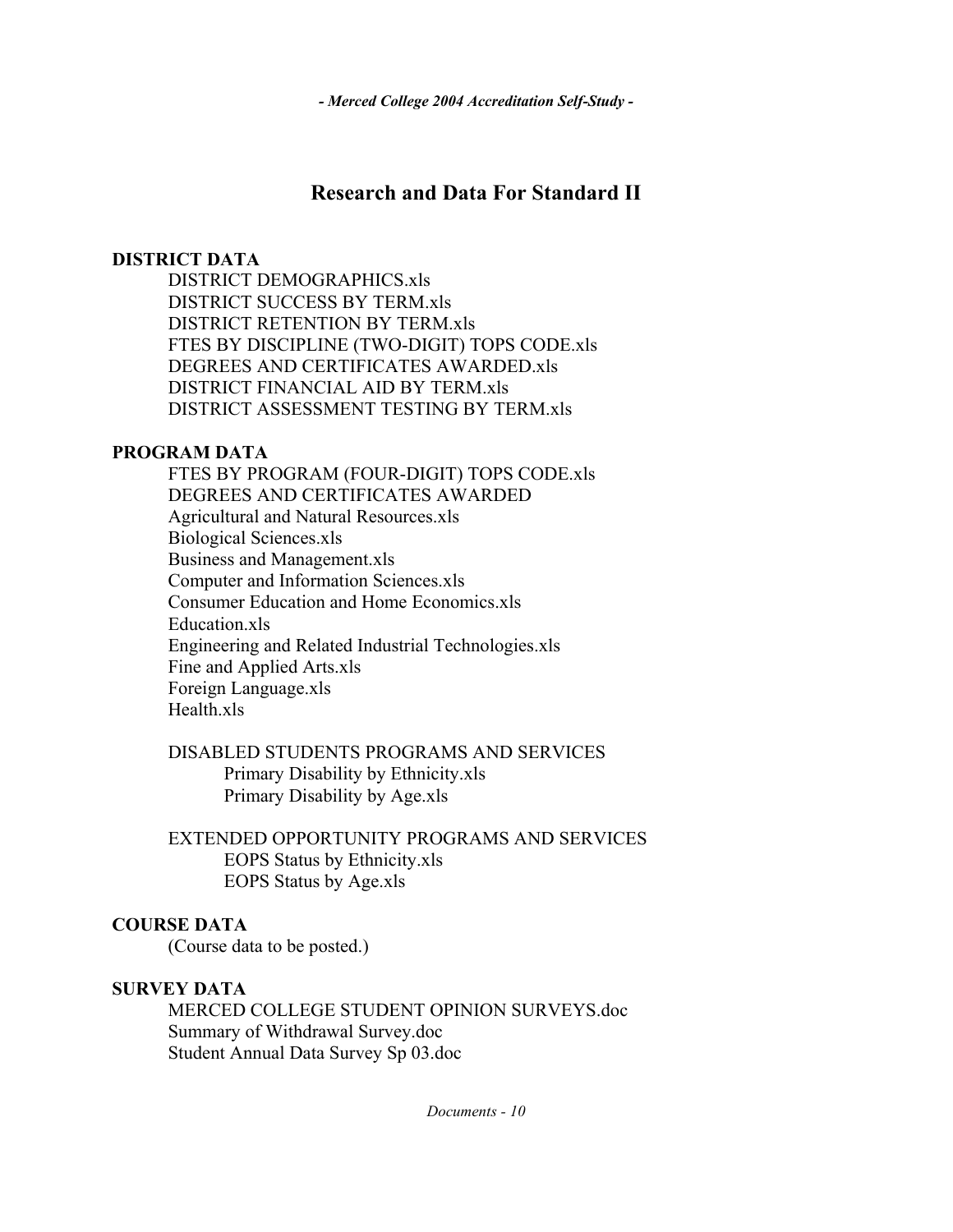#### **GENERAL INFORMATION**

 Merced County and California State Race/Ethnicity.htm COURSE BASED Review and Assessment.pdf

STUDENT LEARNING OUTCOMES MEASUREMENT.doc

 Library Annual\_Data\_Survey\_2001-02.pdf summary of content review.pdf Withdrawal Survey Charts.xls 2000F DIVISION COURSE DATA.xls IPEDS Fall Staff Survey Form.htm IPEDS Educational Offerings Survey Form.htm IPEDS Completions Survey Form.htm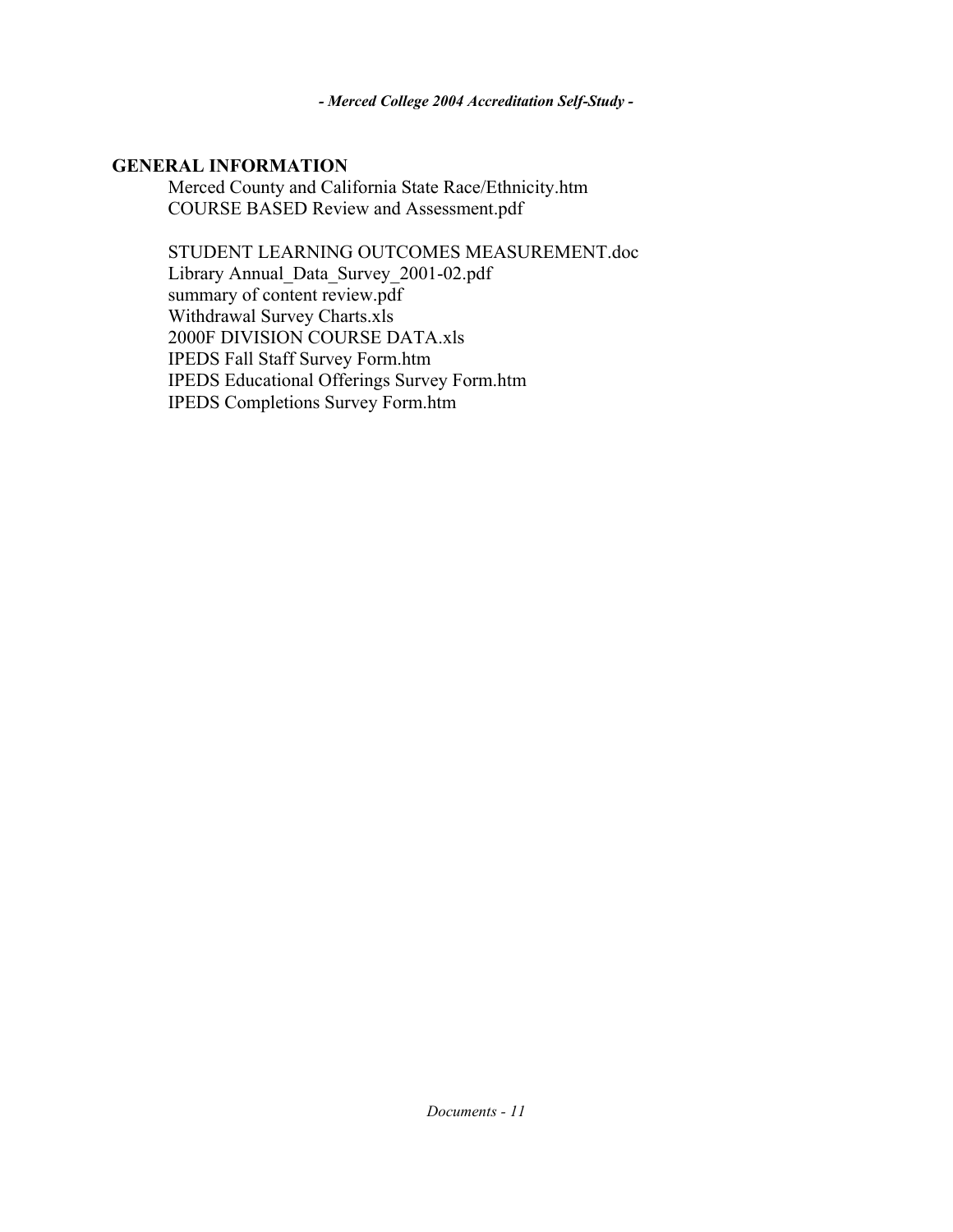# **Standard III Documentation**

*Electronic Documentation - Available on MCNet.*

### **III A. Human Resources**

Minimum Qualifications for Faculty Hiring Faculty Positions Discussions from the Instructional Council, 2002-2003 Disciplines List for Courses Classified Staff Evaluations Certificated Staff Evaluations

### **III B. Physical Resources**

FMPC Description Bond Facilities

### **III C. Technology Resources**

TMPC Five-Year Goals

### **III D: Financial Resources**

CBRR Home Page 2002-2003 Budget Analysis of the Budget Assumptions for the Final Budget Proposed Final Budget Final Budget Statement 2003-2004 Tentative Budget Financial Overview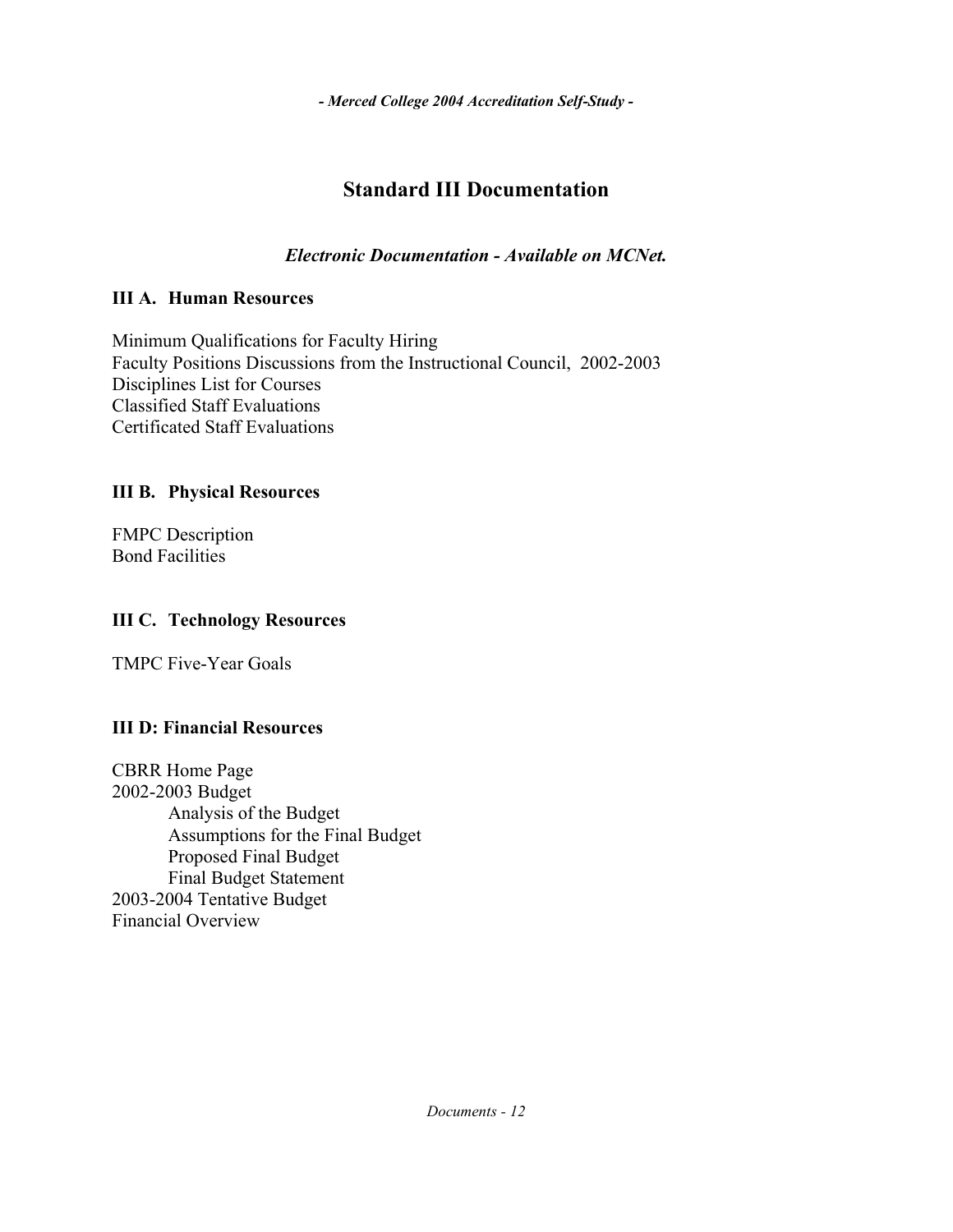# **Documentation for Standard III A**

- Various Faculty Job Opportunity Announcements from Spring 2004
- Notice of Classified Employee Probationary Evaluation
- Notice of Management Evaluation Form
- Application for Academic or Administrative Positions
- Merced College Institutional Self-Study
- Merced College Student Calendar Fall 2003-Summer 2004
- Merced College Student Handbook/Calendar Spring 2003
- Merced College Student Grievance Procedure (March 5, 2002)
- Merced Community College District and MCFA Chapter 770 CTA/NEA Agreement (July 1, 2000 — June 30, 2003)
- Classified Applicant Pool Data 1995-1999
- Faculty Applicant Pool Data 1995-2002
- Management Applicant Pool Data 1995-2002
- Merced College Board of Trustees Policies
- Faculty and Staff Diversity Plan (September 1994)
- Faculty Evaluation Forms
- Certificated Processing Checklist
- Purpose of the Classified Evaluation Report
- Employee Loyalty Oath
- Classified /Management Evaluations List
- Classified Evaluation Report
- Management Appraisal Instrument
- Request to Add or to Replace a Position Form
- Letter from John Spevak regarding meeting full-time faculty obligation (January 20, 2004)
- Letter from John Spevak to Instructional Council (December 11, 2003)
- Letter from John Spevak to Instructional Council (November 20, 2003)
- Staff and Faculty development material from Sandy Goodwin
- Memo from Nora Payan regarding sexual harassment training (March 24, 2004)
- FRISK Model
- New Student Orientation Notes
- 2003-04 Merced College Catalog
- New Student Orientation Video
- 2003-04 Management Team Meeting Agendas
- Notice of 11/9/00 Employee Evaluation conducted by Dr. Tom Budde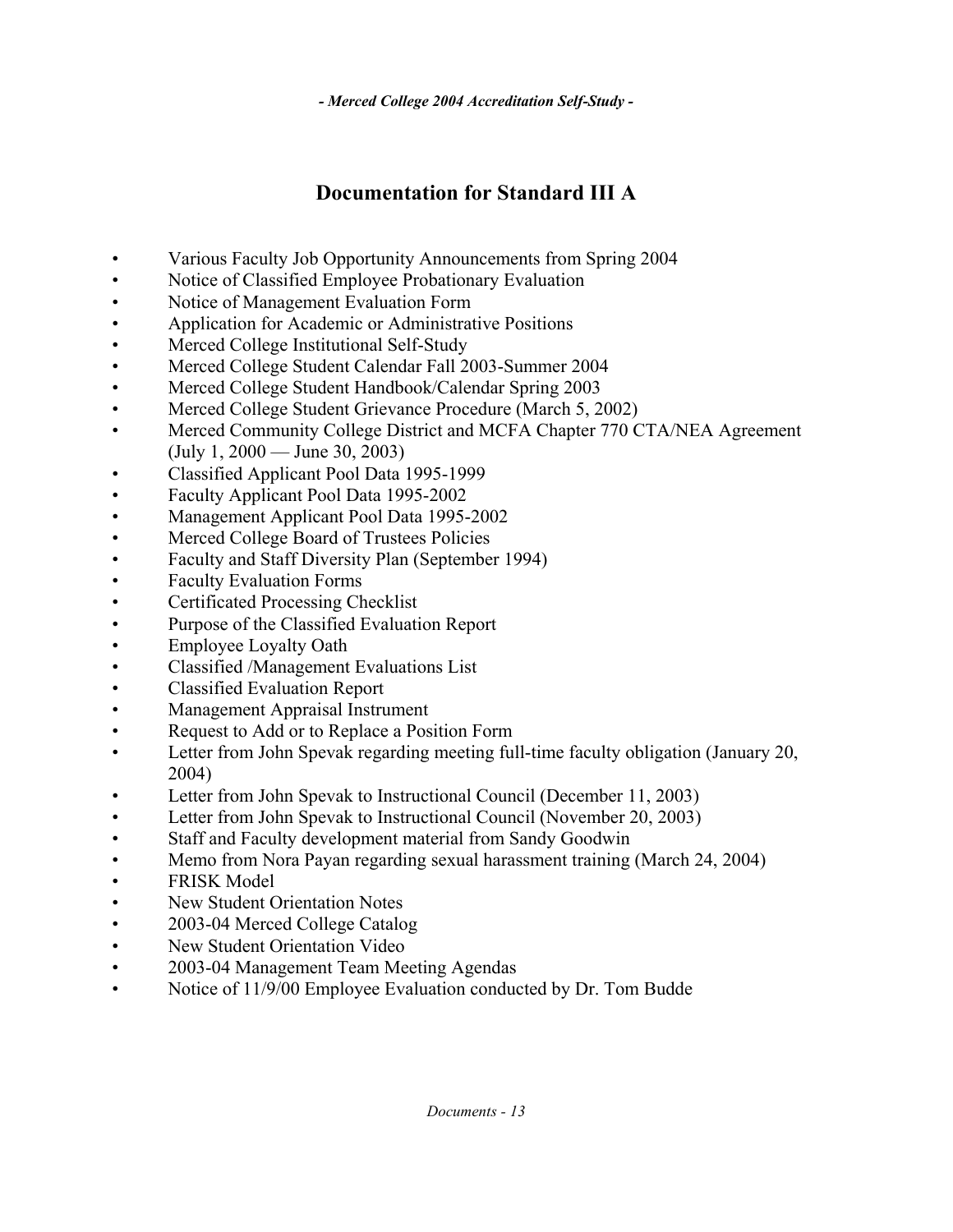# **Documentation for Standard III B**

Merced College Facilities Master Planning Committee (FMPC) description. (Posted on MCNet under Accreditation)

Merced College Bond Facilities listing (Posted on MCNet under Accreditation)

Merced College Construction Zone newsletter. February 2004

Stone & Youngberg. Merced Community College District Information for Credit Rating/Municipal Bond Insurance. May 2003.

Merced College. In Cadence with the Future: an Educational/Facilities Master Plan. 2001-2020.

Merced Community College District. 2005-09 Five Year Construction Plan.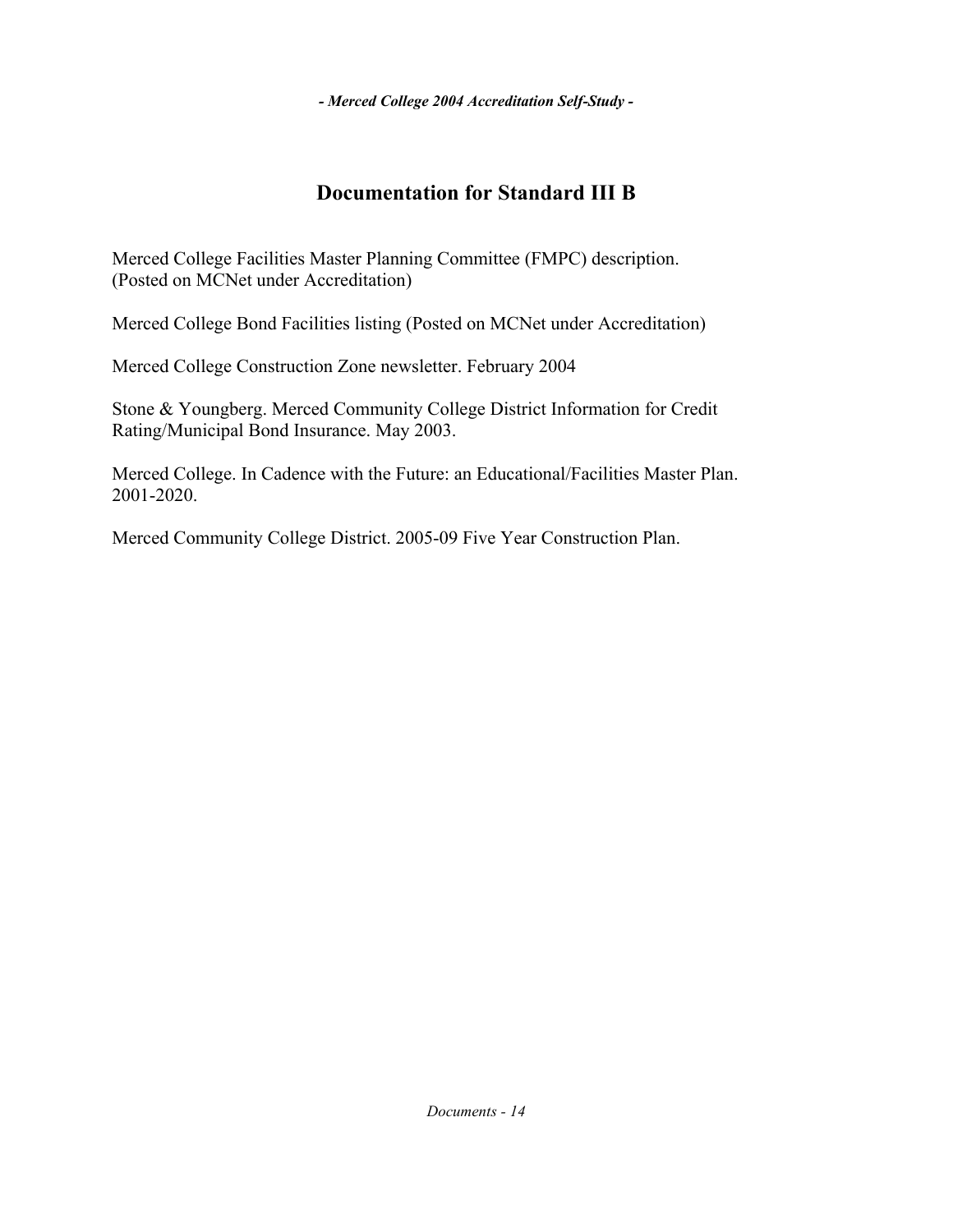## **Documentation for Standard III C**

California Virtual Campus. Regional Center 4 Handbook of programs and services. Merced College Distance Education Curriculum Committee form Merced College Multimedia classroom inventory list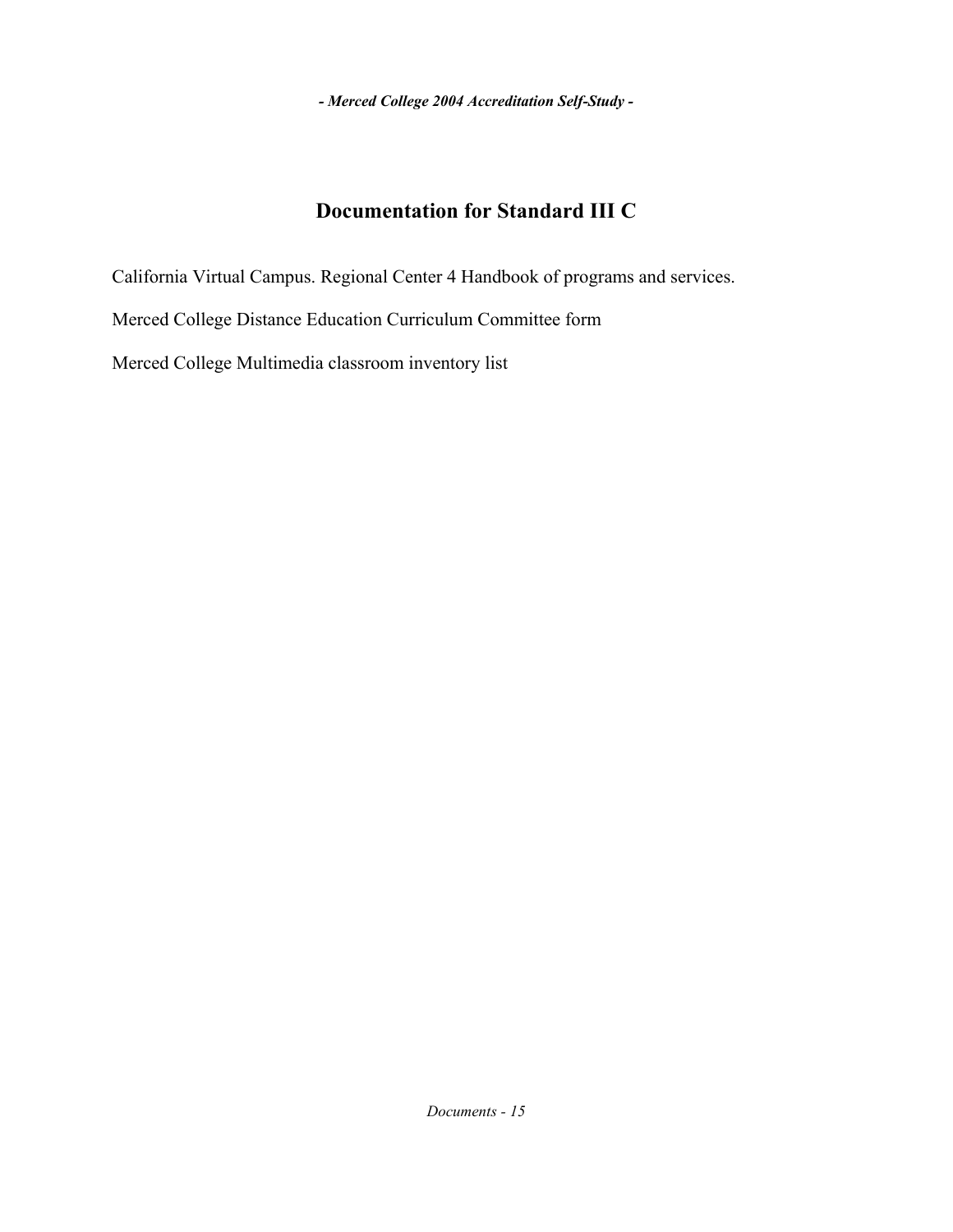# **Documentation for Standard III D**

Merced College Committee on Budget Review and Recommendation (CBRR) minutes (Posted on MCNet under Accreditation)

Merced College 2002-2003 Budget (Posted on MCNet under Accreditation)

Merced College 2003-2004 Tentative Budget (Posted on MCNet under Accreditation)

Merced College Committee on Budget Review and Recommendation (CBRR) Financial Overview statement (posted on MCNet under Accreditation)

California Community Colleges Chancellor's Office. Memo from Robert Turnage to County Schools Chief Business Officers regarding apportionment.

Merced College Committee on Budget Review and Recommendation (CBRR) 2005 Tentative Budget Assumptions summary dated 7-28-03

Merced College 2003-04 Program Based Funded Allocation Process Final Budget

Merced College Committee on Budget Review and Recommendation (CBRR) Major Changes for 2003-04 Budget memo

Merced College 2001-02 State Apportionment Reconciliation memo. Dated August 16, 2002.

Merced College Proposed Plan to Address Deficits. Memo dated 2/26/03.

Merced College. Office of the President. Proposed 2003-04 Final Budget. Dated October 7, 2003.

Merced College 2003-04 Final Budget. Dated October 7, 2003.

Merced Community College District. Financial Statements with Independent Auditor's Reports. June 30, 2003.

Merced Community College District. Financial Statements with supplemental information with independent auditor's report. June 30, 2002.

Merced Community College District. Financial Statements with supplemental information with independent auditor's report. June 30, 2001.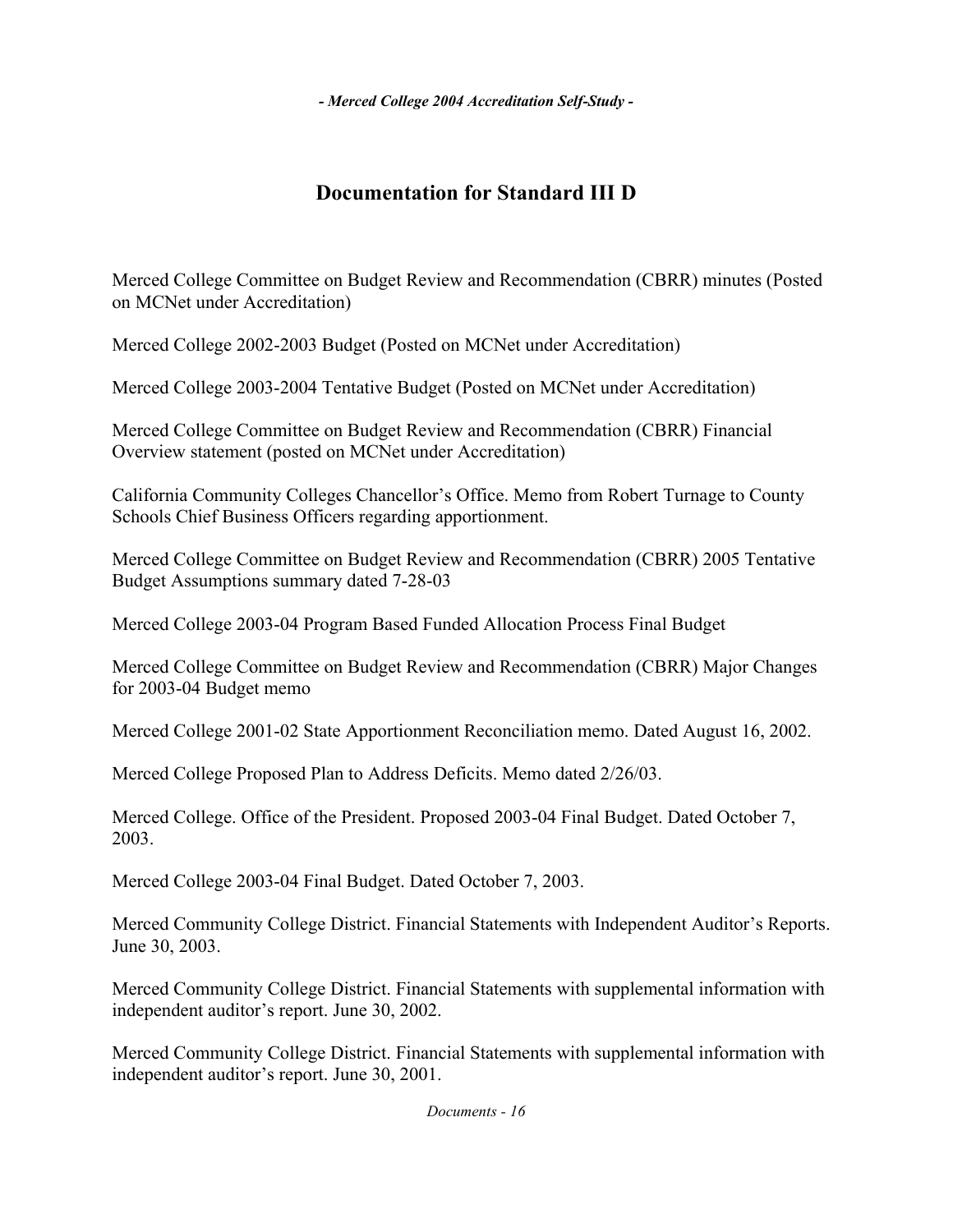Merced Community College District. Financial Statements with supplemental information with independent auditor's report. June 20, 2000.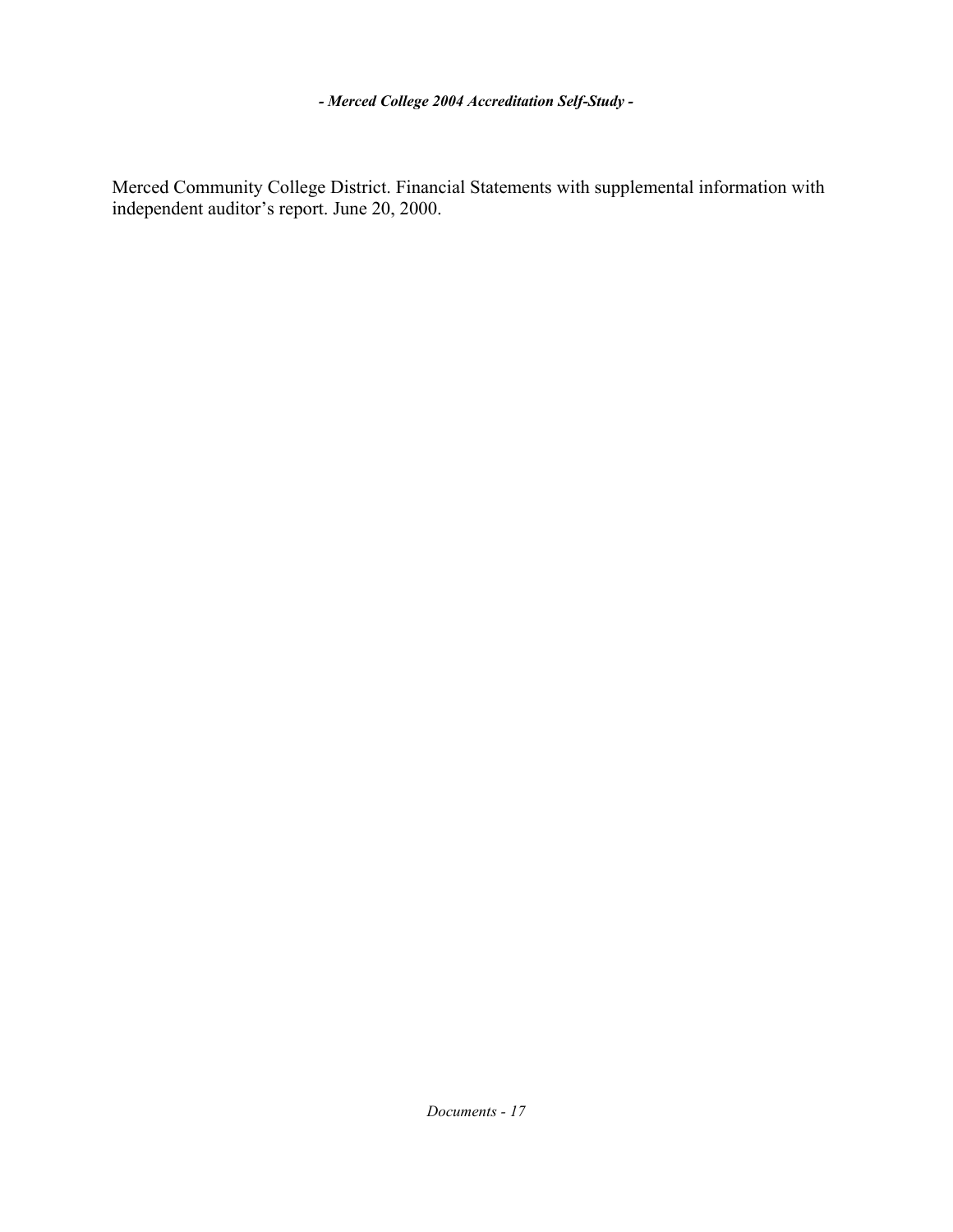### **Standard IV Documentation**

*Electronic Documentation - Available on MCNet.*

### **IV A. Decision-Making Roles and Processes**

 Board Membership Administrative Organizational Structure

### **IV B. Board and Administrative Organization**

College Catalog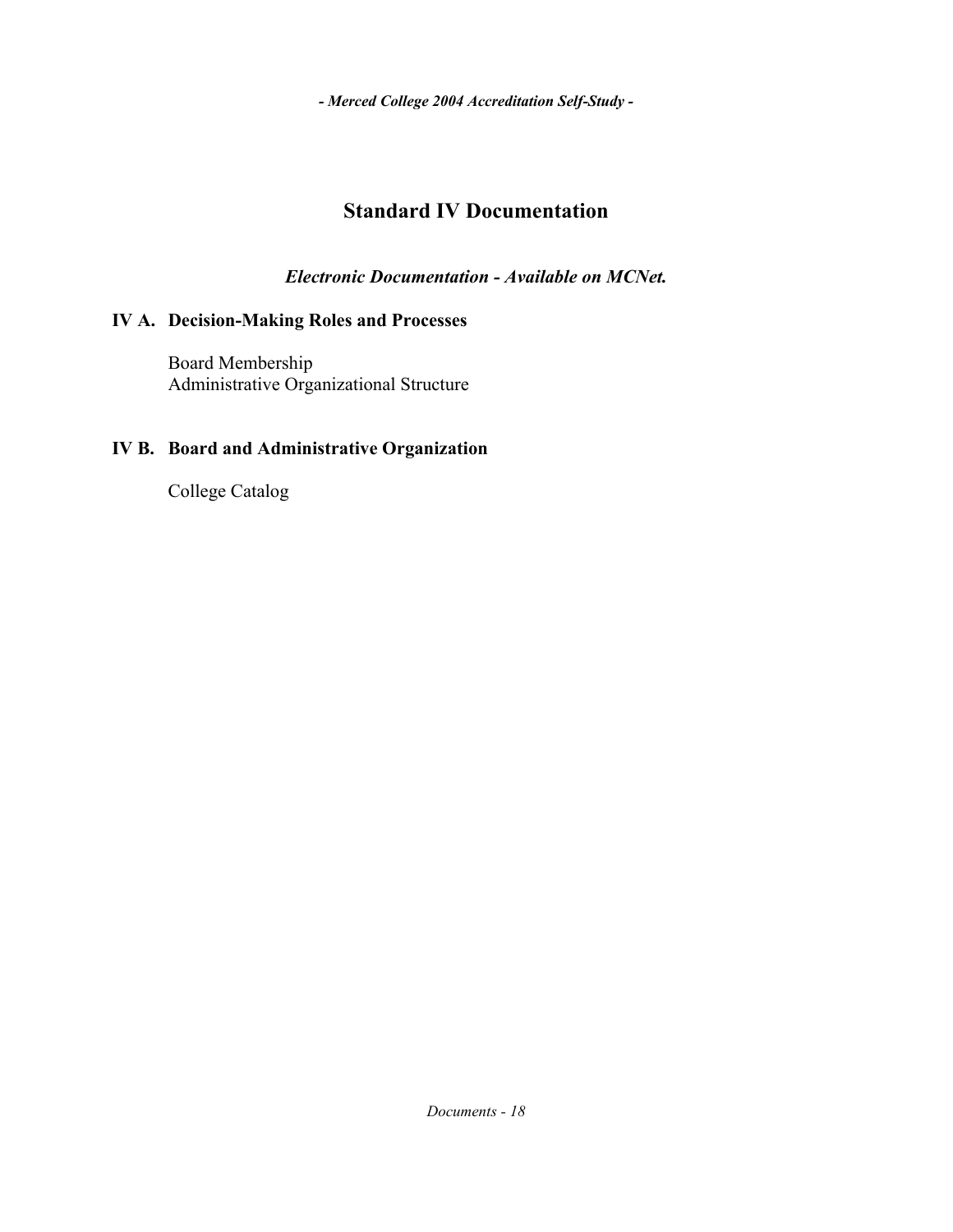# **Documentation for Standard IV**

- 1. Board Policy 1100: "The District"
- 2. Board Policy 1200: "Mission"
- 3. Board Policy 2010: "Board Membership"
- 4. Board Policy 1615: "The Tenets of Merced Community College District Trusteeship"
- *5.* Board Policy 2745 Board Self Evaluation Instruction
- 6. Board Member Individual Election Dates
- 7. Community College League Sample Board Policy 2715 "Code of Ethics/Standards of Practice"
- 8. California Community College League of California, Trustee Handbook
- 9. Letter to Joseph Rich, Civil Rights Division dated January 28, 2002, regarding College Redistricting plans.
- 10. Merced Community College Board of Trustees Workshop Notes (March 8, 2002)
- 11. Merced College Board Vision Workshop Summary Notes (October 16, 1998)
- 12. Merced Community College District Board Policies and Procedures Complete set of policies/procedures
- 13. Merced Community College District Special Meeting Workshop of the Board of Trustees (January 19-20, 1996) Meeting Notes: Status report and update of Board Goals
- 14. Merced Community College District Board of Trustees Minutes Regular Meeting/Workshop (September 17, 1996): Discussion of the Carver Governance Model for Board Operation, presented by Cindra Smith, Director of the Community College League of California
- 15. Merced Community College District Board of Trustees Notes for Special Meeting/Workshop (April 18, 19, 23, 1997): Presentation by David Viar, Merced Community College League regarding Board's policy role and discussion of Board goals.